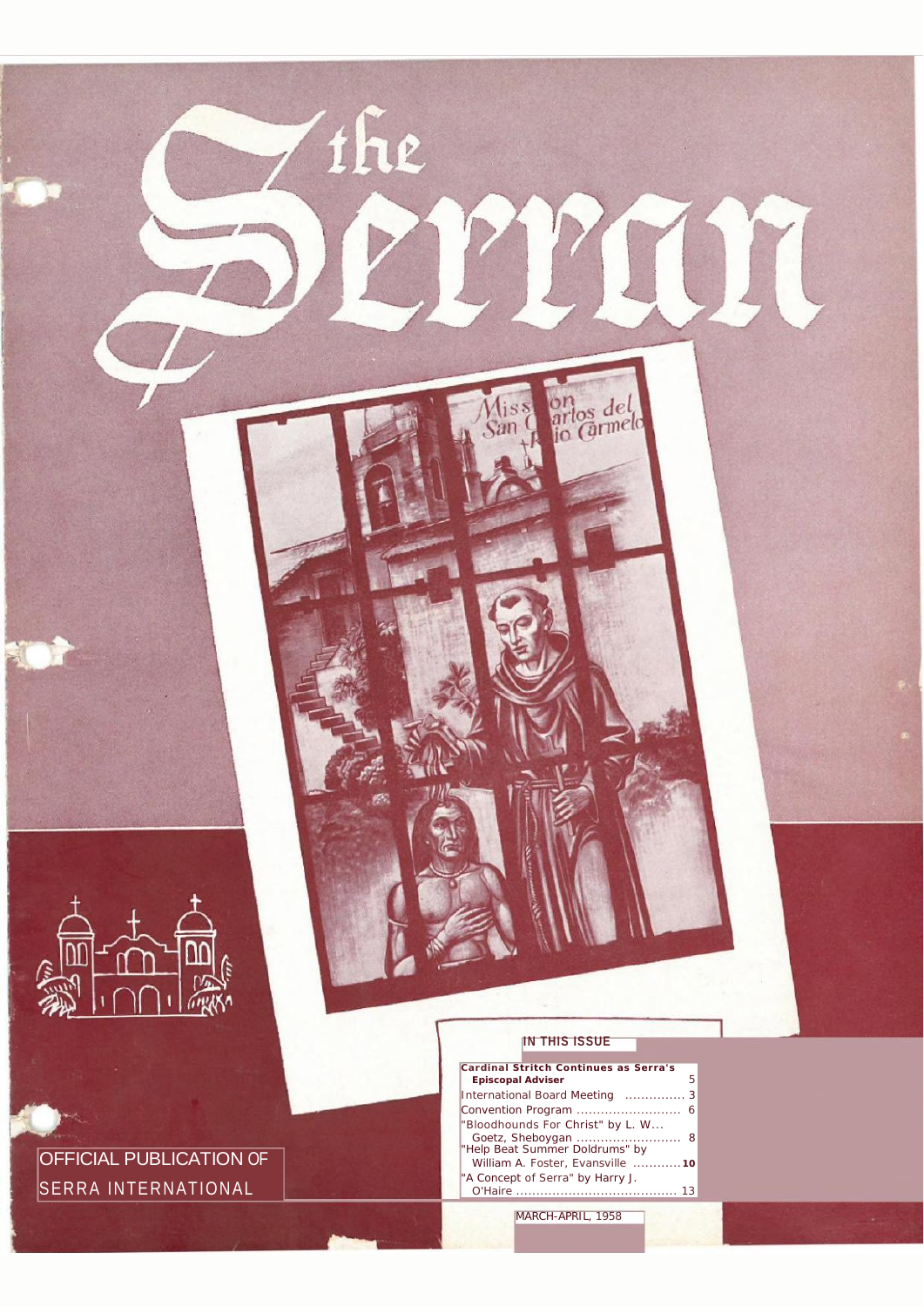# **A Concept of Serra**

HARRY J. O'HAIRE, Executive Secretary

Serra Club is a voluntary association of out- standing Catholic laymen who dedicate themselves to a two-old objective, fostering and sustaining<br>vocations to the priesthood, and furthering vocations to the priesthood, and furthering Catholicism through enduring friendships among Catholic men.

With the prior permission of the Ordinary of any diocese, Serra Clubs may work on vocations to the religious life generally, and most clubs do. One major internal activity is the continuing edu- cation of the membership so that each Serran will learn to think and act with the mind of the Church.

## **A SHORT HISTORY**

Founded in Seattle, Washington, by four humble men in 1934, Serra took on these objectives from which it has not deviated. Named after Father Junipero Serra, the Franciscan missioner who founded the first missions in California, Serra is modeled after other successful service clubs with the exception that it has a deep spirituality. From 1934, until 1938, five clubs came into being: Seattle, the parent; Tacoma, Spokane, Portland in Oregon, and San Francisco. Recognizing the need for organization and coordinated program, these five clubs gathered at Seattle for the first convention July 2, 1938, to form what is now Serra International and to adopt a constitution which, with slight modification, is the constitution of the organization today. By 1941 Serra had grown through action of volunteer Serrans to thirteen chartered clubs, having extended through Montana into Minneota, with one club in Wisconsin, and one in Illinois.

During the five years that followed, ten more clubs came into charter status, and by 1946 there were chartered units extending as far as St. Louis, Houston, and Pittsburgh.

### **STEADY GROWTH**

The newly-elected Board of Trustees met in the first post-war convention in Salt Lake City in 1946. They invited the Archbishop of Chicago to serve as Episcopal Adviser, and suggested they desired to establish an international headquarters office to unify program planning, coordinate club activities, and accelerate extension. In March, 1947, such an office was opened in Chicago, and shortly thereafter two additional clubs, Kansas City, Missouri, and Billings, Montana brought the roster to 25.

The convention at Chicago during April, 1947, ratified the opening of the Chicago office and the employment of an Executive Secretary. By Feb- ruary 1, 1958, the Serra organization had spread from nineteen dioceses in eleven states, to 169 clubs in 70 dioceses and archdioceses in 37 states, Canada, Puerto Rico, and Mexico, with Lima, Peru our first chartered South American group, and Liverpool, the first Society in England. Many

other prospective clubs are in process. Eight ber is very small. But there is a good reason for that. Membership in Serra is select and selective.

#### **MEMBERS MUST BE ACTIVE**

Men in Serra must be active. No one may be carried as dead weight. The pruning process goes on continuously. Membership, a gratuitous gift, requires reciprocity, loyalty to the Movement in service and dedication; not only willingness to do completely what is required, but more important, performance. Each member has committed himself to serve on committees to the best of his ability and to take such time as is necessary to do any work required.

Membership in Serra is a privilege granted, not a right obtained. This is always kept in mind when members select new associates. Men are chosen who are dedicated and sincere, whose loyalty to the Church and to the successors of the apostles is unquestioned. Serrans recruit members who can and will fulfill their obligations of membership. This is recognized as their duty because these men who are chosen have to provide brain as well as brawn to meet the challenging tide of atheistic communism and to carry out the responsibility of the laity in the Church today. Our Holy Father has repeated the words of his predecessor, St. Pius X, when he said, "The greatness and difficulty of our time does not allow any true disciple of Christ to be satisfied with mediocrity." The Church needs a group of responsible laymen in the lay apostolate. Especially does she need them in Serra's work in the lay apostolate.

# **ATTENDANCE COMPULSORY**

Attendance at Serra meetings is compulsory.<br>Men who do not attend faithfully must be drop-Men who do not attend faithfully must be drop-<br>ped. By accepting membership in the club each member assumes the personal obligation to be faithful in his attendance and to attend every pos-<br>sible meeting.A requisite of membership is per-<br>severance, for, in its way, of itself, Serra is a lay vocation, and the Serran will have to be persever- ing in his attendance and in attention to details until eventually he gains the true understanding of the meaning of membership.

Other groups to which laymen belong may be interested in membership from a standpoint of numbers or of financial support. Serra Club is not concerned with either. Serra is not a fund-raising organization. It was never intended to be, though Serra Club does make its annual contribution to the Ordinary of the diocese as a gesture of loyal obedience, to create an awareness of responsibility to the seminary, and to awaken in the individual his duty in charity and injustice.

Numerical growth will be slow. Each man must be made fully aware of all his obligations. He is